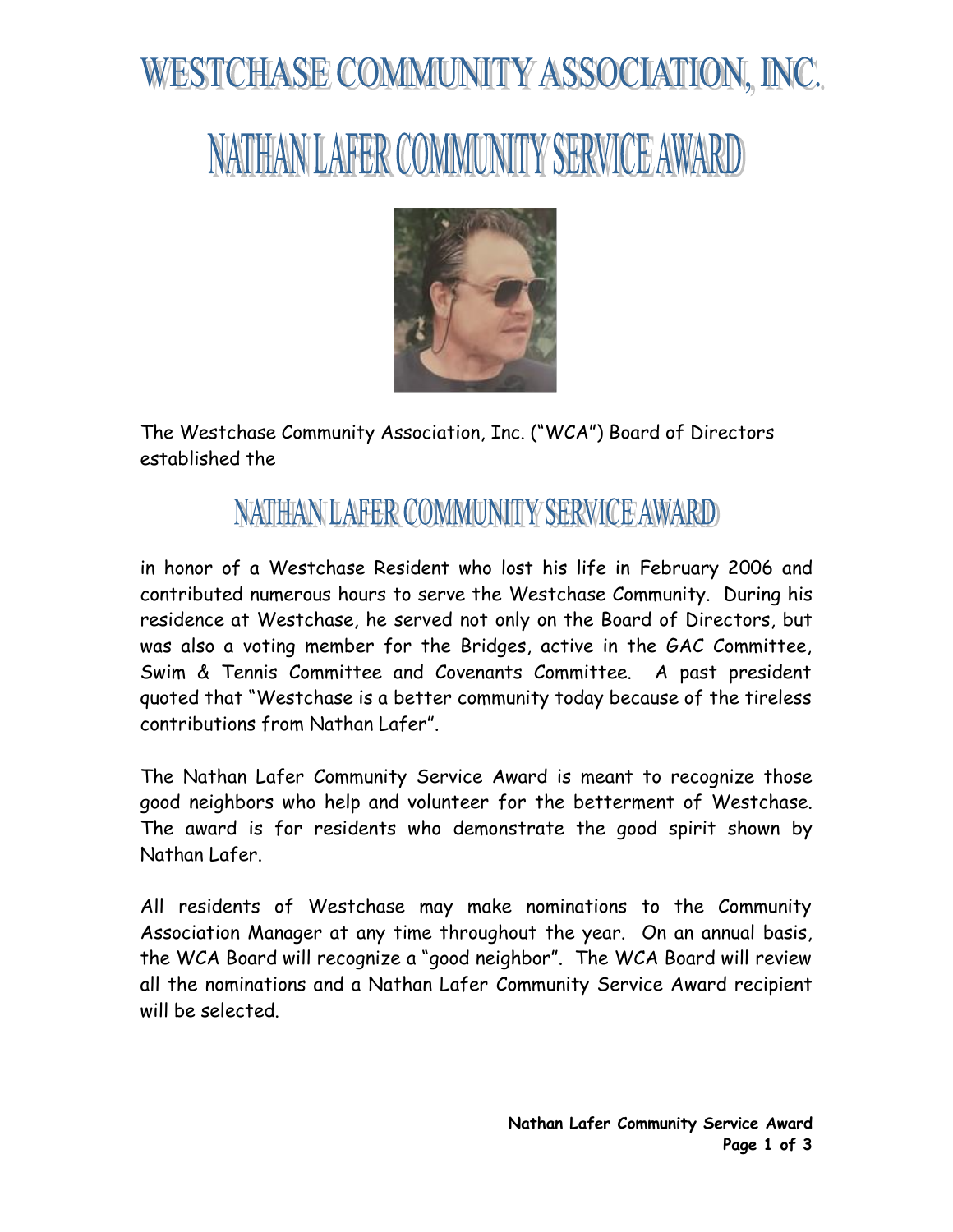All residents of Westchase are eligible to nominate and be nominated. The nominee must demonstrate an on-going spirit of compassion and helpfulness to his/her neighbors and to the Westchase community as a whole.

The annual award is presented with a plaque and public recognition that this resident has been awarded the Nathan Lafer Community Service Award.

Any interested residents who want to show their appreciation for that special neighbor who always goes above and beyond to be helpful and have contributed to improve the overall quality of life at Westchase, can nominate that neighbor for the Nathan Lafer Community Service Award. You can obtain the application off the [www.westchasewca.com](http://www.westchasewca.com/) website under the Docs/Forms tab and submit it to the Community Association Manager. All nominations must be submitted no later than January 1st of each year.

The Community Association Manager will submit all of the nominations to the WCA Board for consideration. The WCA Board will review and designate the Annual Nathan Lafer Community Service Award and present the award.